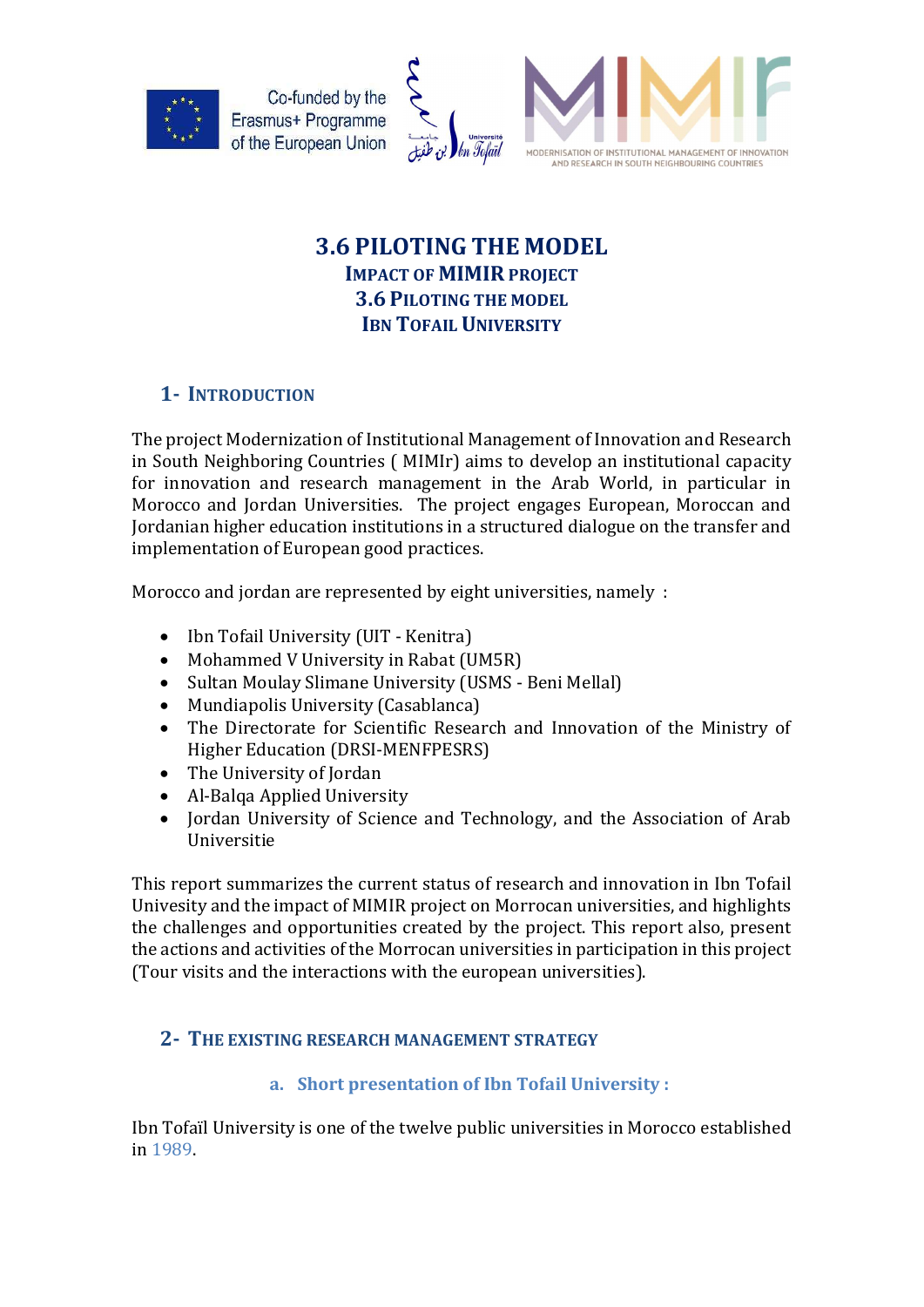



Our university include a total of 568 full time professors and 286 administrative staff for 57000 students that are enrolled in the undergraduate and graduate courses and offers training primarily structured around the new teaching architecture of higher education, which is itself based on three levels LMD. The training offered is organized into 3 areas (Science and Technology; Arts, Human Sciences, Humanities and Law, Economics and Management).

To fit the international norms and ease student's mobility, Ibn Tofaïl offers National accredited undergraduate and graduate courses taught in Arabic, French and English.

Ibn Tofaïl Colleges & Graduate schools:

- Faculty of Sciences.
- Faculty of Literature and Humanities Sciences,
- Faculty of Law, Economics & Social Sciences,
- National School of Business & Management,
- National School of Applied Sciences and High school of Technology.
- School of Technology.

Ibn Tofaïl includes 53 research accredited laboratories, Our fields of research includes: environment and health, materials and geo-resources, data-base processing, business administration, management and marketing, foreign languages…

#### b. The research management strategy :

It was based mainly on the President's development project (2014-2018), restructuration of research laboratories in 2016 with the aim of grouping them together and creating centers of excellence. The objective is to federate existing research structures in transdisciplinary centers for more visibility and relevance of research and expertise. The research centers accredited by the University Council are:

- Mathematics, Engineering and Information and Communication Technology;
- Biology and Health;
- Materials Science, Electronics, Automation and Energy;
- Geosciences and Biodiversity;
- Water, Renewable Energies and Sustainable Development;
- Governance and Control of Organizations;
- Law, Economics and Management;
- Letters, Languages and Arts;
- Humanities and Social Sciences.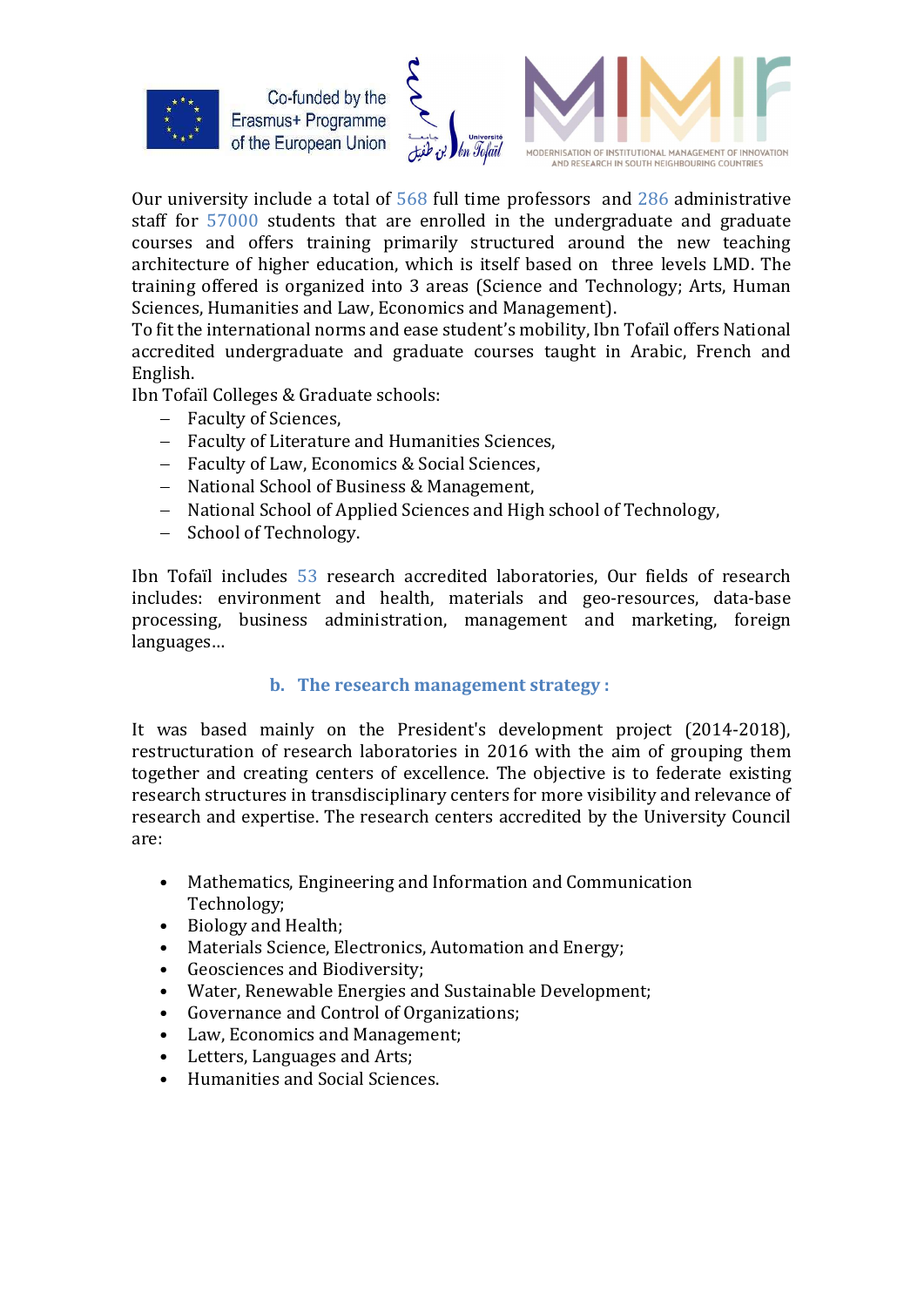



The table below, present the status (in numbers) of research and innovation in Ibn Tofail university :

|                               | Ibn Tofail University (All faculties |
|-------------------------------|--------------------------------------|
|                               | included)                            |
| Publications/year             | 475/years                            |
|                               |                                      |
| Ph.D programs                 | 13                                   |
| Research centers              | 52 laboratories / 9 poles            |
| (Patents, journals published, | 12                                   |
| conferences organized)        |                                      |
| International students        | 756                                  |
|                               |                                      |

### c. Improving the attractiveness of research

Improving the attractiveness of the ITU research system has gone through a whole range of measures, the main ones being:

- Creation of the University Center of Analysis, Technology Transfer and Incubator (CUAETTI), as a tool for federation and pooling of analytical resources and services of laboratories. The center also assists laboratories in all stages of patent filing and in entrepreneurship and service delivery activities;
- Development of premises to bring together, as much as possible, research teams belonging to the same laboratory;
- Strengthening the infrastructure for scientific, computer and documentary equipment of the laboratories;
- Restructuring research management bodies around accredited DECs and easing administrative and financial procedures;
- Creation of a fund to ensure the basic functioning of research laboratories and their upgrading.
- Creation of a fund for the organization of scientific events and for the participation of researchers in national and international scientific congresses;
- Promoting the international mobility of teachers and research managers.

Efforts to improve the attractiveness of the research system within the ITU have resulted in a resurgence of scientific production and a massive return of teachers and research students to laboratories.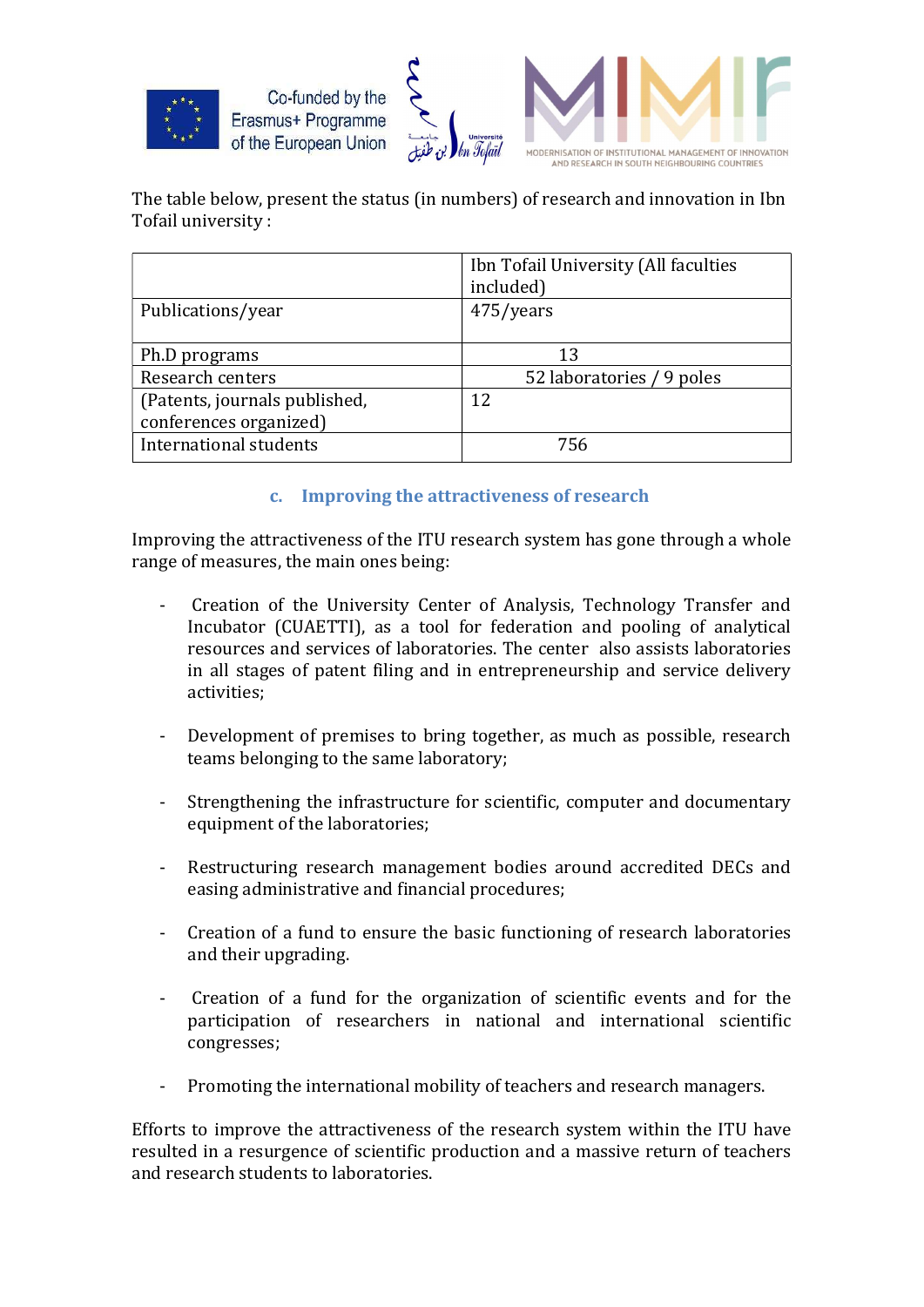



## d. Center of Analysis, Technology Transfer and Incubator (CUAETTI)

As part of its vision of promoting research and innovation, in 2014 ITU created the Center for Analysis, Expertise and Technology Transfer to meet international standards for the promotion of research and innovation.

The center is led by a center manager (Professor) and a team of multidisciplinary professors are involved in the organization and animation of the various activities of the center.

The center has a main mission to monitor all university activities of analysis and expertise, its missions are divided into 4 main areas :

- Analysis : water, air, soil, nutriment, chemical, biological, physical…
- Studies, expertise and advise : technical sciences, law and economic sciences…
- Technology transfer : Ensure advanced area of expertise for a successful coaching of industrial and institutional collaborators.
- Incubator:
	- $-$  Incubation and business making;
	- Supporting and managing incubated project;
	- Legal framework and set of specification;
	- Collaboration with other organization and institution.

## 3- IMPACT OF MIMIR PROJECT AND CHALLENGES ON RESEARCH AND INNOVATION MANAGEMENT AT IBN TOFAIL UNIVERSITY

The centers visited in European universities have made it possible to focus on the main axes to be developed within our university. despite the many actions undertaken in recent years to promote and develop our managerial practices for research and innovation, there are still many steps to take to reach the expected result.

In KU Leuven, research & development advances the impact of research results on people's lives like Secure smartphones, PCs, online banking apps and internet infrastructure, collaboration with Samsonite (results in lighter, the world's first patient-specific lower jawstronger suitcases) and the creation of Bakala Academy.

In Barcelona, created by the university, the Scientific Park promotes research, knowledge, transfer and innovation, through smart management of spaces, services and relationships. So, it dynamisms highly talented researchers, entrepreneurs and business people, in order to lead and accelerate the innovation. The Scientific Park is geared to be a flexible and innovative organization, service oriented and focused on the customers.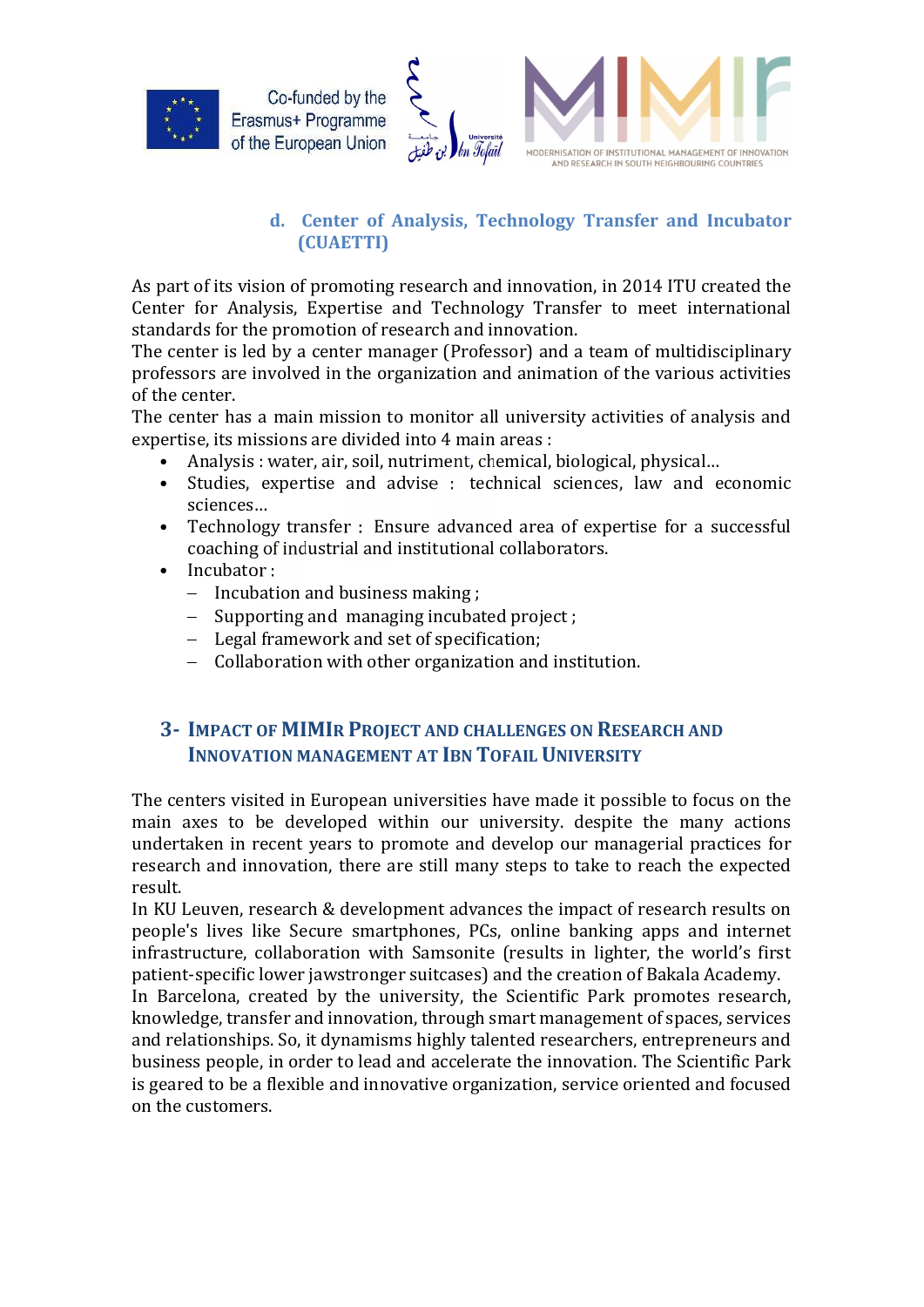



### a. Impact of MIMIr project on at Ibn Tofail University :

Indeed, the implementation of a collaborative management platform has led to :

- Opening on other research management model
- Mutualization of information
- Establishment of joint research project
- Development of a network of researchers (potential partners in research projects)

Also, this project allowed to highlight several axes to develop in terms of research and innovation and international visibility within our university.

### $\triangleright$  International relation Office :

the MIMIr project has had a direct impact on our international service, indeed, our service needs to develop its networks even more internationally and must focus on increasing :

- International collaborations with key universities in order to carry out research and innovation projects jointly and thus achieve an exchange of experience.
- The number of students of different nationalities, in order to create a climate of exchange and openness between our students and foreigners. this can be done by broadening the fields of study approved within the framework of international conventions.
- Review the system of management of the service in term of human resources, indeed it is imperative to increase the number of administrative staff of the office to match with the size of the university and the nature of the activity.

## $\triangleright$  Center of Analysis, Technology Transfer and Incubator

As part of the MIMIr project, the analysis and expertise center has benefited from significant experience feedback in terms of managing research and innovation. in this context, the center has managed to enrich its areas of activity, and focus on :

- Valorization of research : creation of a technology watch committee and intellectual property; technology watch at the service of laboratories and industries
- Technology transfer : participation in calls for research and development projects; organization of meetings between industrialists and research and analysis laboratories; participation in conventions and industrial fairs
- Position itself as a future leader in the fields of analysis, expertise and incubation.